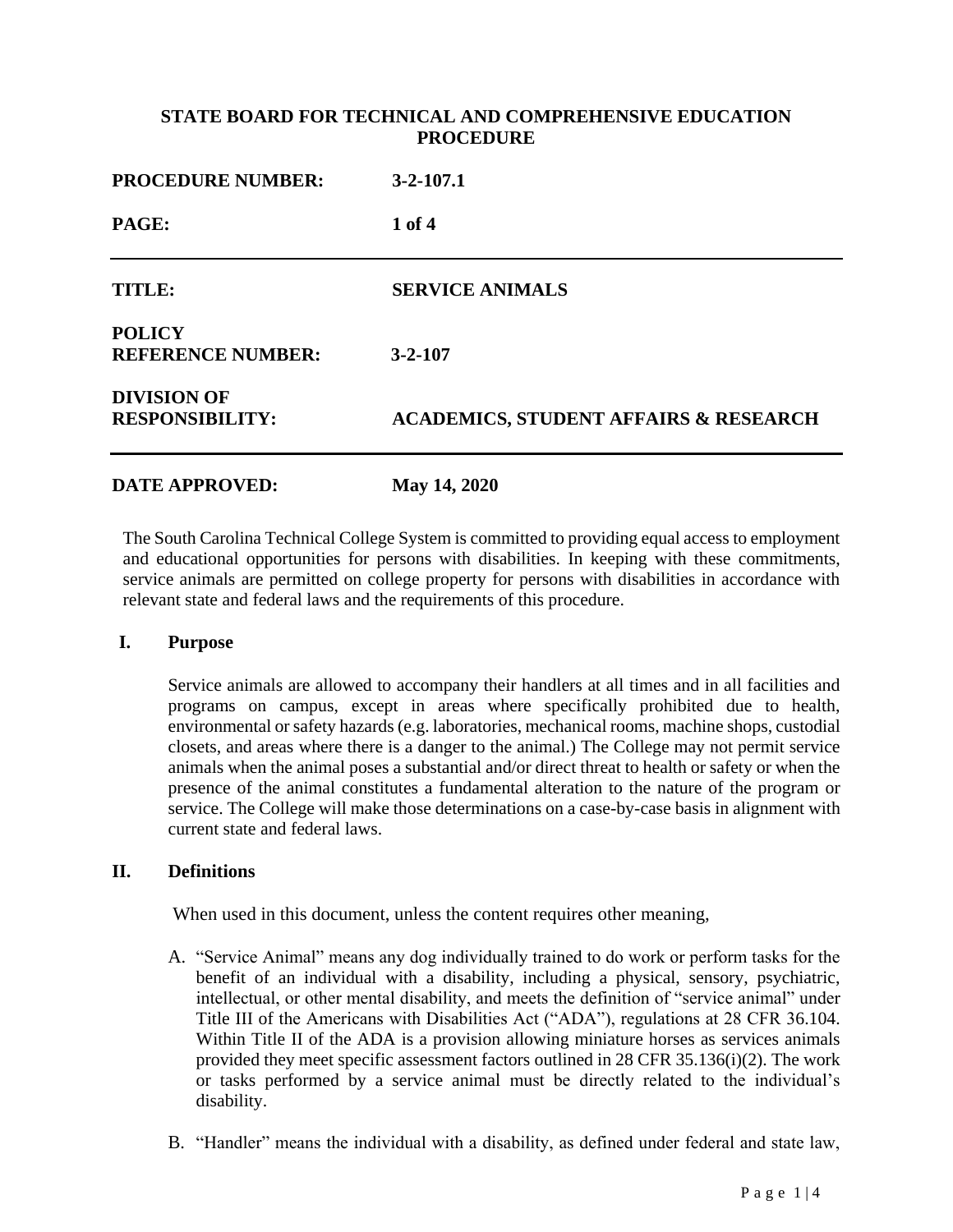who uses a service animal to perform a work or task directly related to the individual's disability. A handler may also be a personal care attendant who handles the animal for a person with a disability.

- C. "Emotional Support Animals" (ESA) means any animal providing emotional support, well-being, or comfort that eases one or more identified symptoms or effects of a documented disability. Emotional support animals may also be referred to as comfort or therapy animals. Emotional support animals are not individually trained to perform specific work or tasks. Pets (as defined below) are not considered ESA.
- D. "Pet" means any animal kept for ordinary use and companionship that does not meet the definition of an ESA.

### **III. Handler's Responsibilities**

- A. Registering A Service Animal
	- 1.) While registering a service animal is not mandatory, students who wish to bring a service animal to campus are encouraged to contact the Office for Students with Disabilities at their College, especially if academic accommodations are required.
- B. Service Animal Control & Behavior Requirements
	- 1.) Handlers are expected to maintain control of service animals. If a service animal exhibits unacceptable behavior, the handler may be required to employ appropriate training techniques to correct the situation. Failure to maintain control of the service animal at all times may be grounds for immediate removal of the service animal from campus.
		- a. Service animals can be controlled through the use of leashes, harnesses, or tethers unless those devices interfere with the service animals' ability to perform tasks or unless the handler has a disability that prevents him/her from using such a device.
		- b. The service animal should respond to voice or hand commands at all times and be in full control of the handler.
		- c. To the extent possible, the service animal should be unobtrusive to other individuals and the learning, living, and working environment.
	- 2.) To the extent possible, the handler should ensure that the service animal does not,
		- a. Display any behaviors or noises that are disruptive to others, unless part of the service being provided to handler.
		- b. Block an aisle or passageway to fire egress.
- C. Vaccinations
	- 1.) Service animals should be vaccinated in accordance with state and local laws
		- a. Colleges may require proof that a service animal has any vaccinations required by state or local laws that apply to all animals.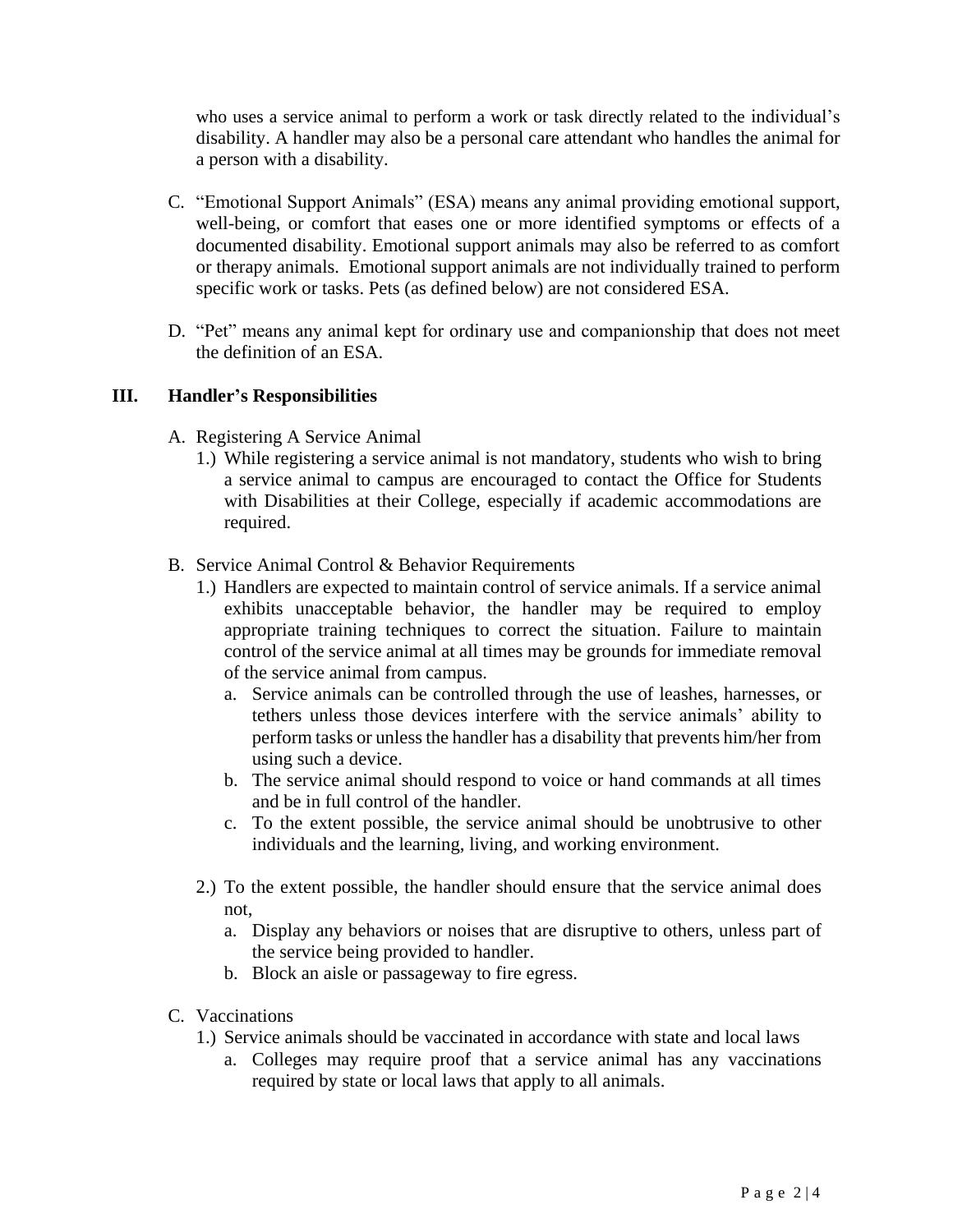- D. Waste Cleanup
	- 1.) Cleaning up after the service animal is the sole responsibility of the handler. In the event the handler is not physically able to do so, he/she must hire someone to perform this task. The following are guidelines for animal waste cleanup:
		- a. The handler is required to take the animal to an appropriate area on campus (if applicable) for relief.
		- b. The handler should carry equipment sufficient to clean up the animal's feces or urine whenever the animal is on campus.
		- c. Properly dispose of waste and/or litter in appropriate containers.
- E. Costs Associated With Service Animal
	- 1.) Handlers are responsible for any costs, damage or injuries caused by their animals and must take appropriate precautions to prevent property damage or injury.
		- a. Costs associated with any damage to the campus facilities or properties resulting from the animal's behavior are the sole responsibility of their handlers.
		- b. The cost of care, along with maintaining the well-being of the service animal, are the sole responsibility of the handler at all times.
		- c. Any cost incurred for assistance with waste cleanup is the sole responsibility of the handler.

# **IV. Student Rights**

- A. When it is not obvious what service an animal provides, only limited inquiries are allowed. Employees may ask two questions: (1) is the service animal required because of a disability, and (2) what work or task the service animal has been trained to perform. Employees cannot ask about the person's disability, require medical documentation, require a special identification card or training documentation for the service animal, or ask that the service animal demonstrate its ability to perform the work or task.
- B. Allergies and fear of service animals are not valid reasons for denying access or refusing service to people using service animals. Each request for service animal use should be considered individually recognizing that documented student academic accommodations take precedence in determining any adjustments to access.
- C. People with disabilities who use service animals cannot be isolated from other students, treated less favorably than other students, or charged fees that are not charged to other students without animals.
- D. A person with a disability cannot be asked to remove his service animal from the premises unless: (1) the service animal is out of control and the handler does not take effective action to control it or (2) the service animal is not housebroken. When an animal is removed pursuant to this procedure, the college will work with the handler to suggest reasonable alternative opportunities to participate in college services, programs, or activities without the animal's presence.

### **V. Removal of Service Animals**

The following list identifies violations for which service animals may be subject to